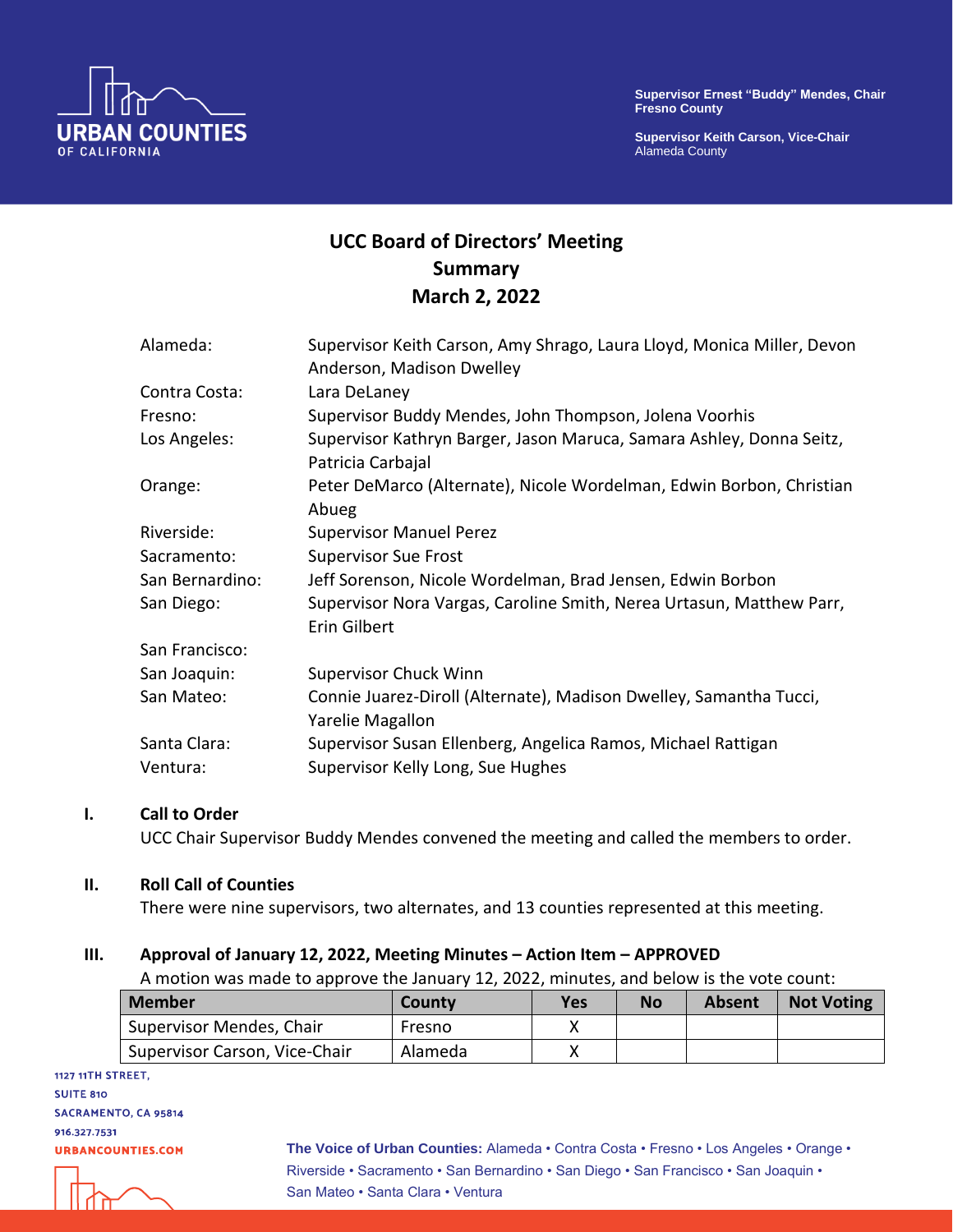| <b>Member</b>                   | County         | <b>Yes</b> | <b>No</b> | <b>Absent</b> | <b>Not Voting</b> |
|---------------------------------|----------------|------------|-----------|---------------|-------------------|
| <b>Supervisor Glover</b>        | Contra Costa   |            |           | X             |                   |
| Supervisor Kathryn Barger       | Los Angeles    | X          |           |               |                   |
| Supervisor Bartlett (Alternate) | Orange         | X          |           |               |                   |
| <b>Supervisor Perez</b>         | Riverside      | X          |           |               |                   |
| <b>Supervisor Frost</b>         | Sacramento     | X          |           |               |                   |
| <b>Supervisor Hagman</b>        | San Bernardino |            |           | X             |                   |
| <b>Supervisor Vargas</b>        | San Diego      | X          |           |               |                   |
| Vacant                          | San Francisco  |            |           | X             |                   |
| Supervisor Winn                 | San Joaquin    | X          |           |               |                   |
| Supervisor Groom (Alternate)    | San Mateo      | X          |           |               |                   |
| <b>Supervisor Ellenberg</b>     | Santa Clara    | X          |           |               |                   |
| Supervisor Long                 | Ventura        | X          |           |               |                   |
| <b>Vote Total</b>               |                | 11         |           | 3             |                   |

# **IV. Association Matters**

# **IV-A: UCC Budget Year-to-Date Report –** *Informational only*

Staff reviewed the UCC Budget Year-to-Date Report for the second quarter of the 2021-22 fiscal year. Under sponsorships, it was also noted that a long-time sponsor (Barclays) has paused their participation due to internal staff changes, but that a new sponsor (Falcon, Inc.) has recently joined. Representatives from Falcon will attend UCC's in-person Board meeting on April 20 to make a brief presentation.

# **IV-B: Clarifying Action on UCC Water Policy – Action Item -- APPROVED**

Staff provided a brief overview on the UCC Water Policy that was adopted during the January 12 UCC BOD Meeting. To ensure clarity, the Board was asked to affirm that the newly adopted UCC water policy *replaces* rather than *supplements* the CSAC Water Policy document. A motion was made to affirm that the UCC Water Policy is intended as a stand-alone policy; below is the vote count:

| <b>Member</b>                   | County         | <b>Yes</b> | <b>No</b> | <b>Absent</b> | <b>Not Voting</b> |
|---------------------------------|----------------|------------|-----------|---------------|-------------------|
| Supervisor Mendes, Chair        | Fresno         | х          |           |               |                   |
| Supervisor Carson, Vice-Chair   | Alameda        | Χ          |           |               |                   |
| <b>Supervisor Glover</b>        | Contra Costa   |            |           | X             |                   |
| Supervisor Kathryn Barger       | Los Angeles    | X          |           |               |                   |
| Supervisor Bartlett (Alternate) | Orange         |            |           |               | X                 |
| <b>Supervisor Perez</b>         | Riverside      | X          |           |               |                   |
| <b>Supervisor Frost</b>         | Sacramento     | Χ          |           |               |                   |
| Supervisor Hagman               | San Bernardino |            |           | X             |                   |
| <b>Supervisor Vargas</b>        | San Diego      | Χ          |           |               |                   |
| Vacant                          | San Francisco  |            |           | X             |                   |
| <b>Supervisor Winn</b>          | San Joaquin    | Χ          |           |               |                   |
| Supervisor Groom (Alternate)    | San Mateo      | х          |           |               |                   |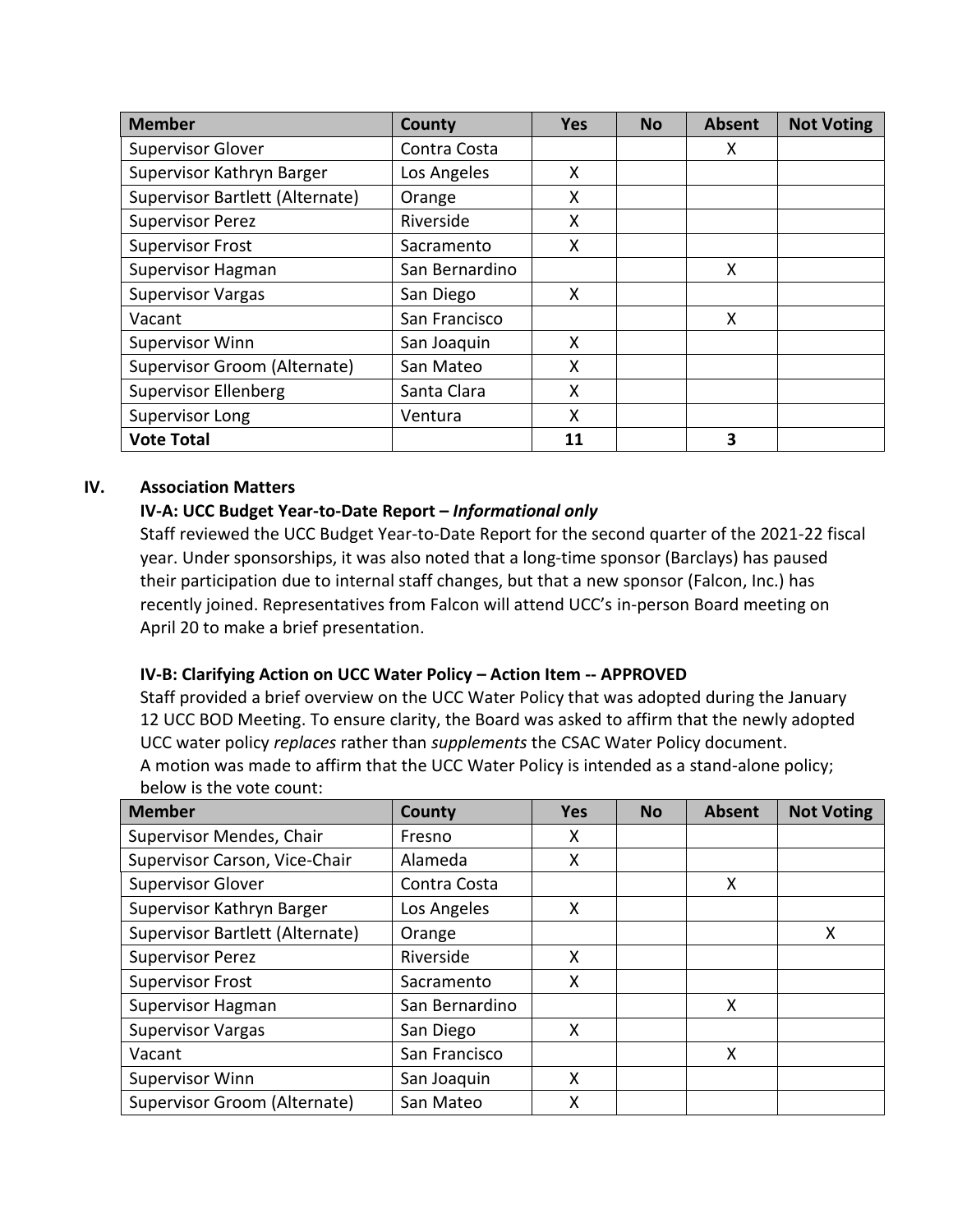| <b>Member</b>        | County      | Yes | <b>No</b> | Absent | <b>Not Voting</b> |
|----------------------|-------------|-----|-----------|--------|-------------------|
| Supervisor Ellenberg | Santa Clara |     |           |        |                   |
| Supervisor Long      | Ventura     |     |           |        |                   |
| <b>Vote Total</b>    |             | 10  |           |        |                   |

# **IV-C: Final 2022 Meeting Dates –** *Information only*

Staff provided the final UCC Board of Directors' meeting schedule for 2022. With some exceptions, the Board will meet every other month during the calendar year via Zoom. The UCC Board will also meet twice in person – in April as part of the CSAC Legislative Conference in Sacramento, and in November at the CSAC Annual Meeting in Orange County.

# **V. UCC Advocacy**

# **V-A: The Bob Report**

Bob Giroux with LHGK provided a redistricting update as well as details on various upcoming special elections to fill vacancies in the Assembly. He also indicated he will be sharing a comprehensive report of all statewide and congressional races along with the statewide ballot propositions within a few weeks.

# **V-B: State Budget Update –** *Information only*

Staff presented a brief state budget update. The Governor and Legislature have taken early budget action in a variety of areas, including extending COVID pandemic relief and supplemental paid leave. Budget subcommittees are now meeting regularly. State revenues look continue to be extremely healthy, although there is some market uncertainty occasioned by the Ukrainian crisis. Additionally, there is a strong possibility that the state will exceed its State Appropriation (or Gann) Limit, leaving the Legislature with several difficult decisions to choose from. HBE is tracking discussions on possible constitutional reforms on the Gann Limit, including any impact those reforms may have at the local level.

## **V-C: 2022 Bill Introductions: Priority Measures**

Staff provided an overview of bills introduced in 2022, noting February 18 was the bill introduction deadline for the second year of the 2021-22 legislative session. More than 2,000 newly introduced bills are now before the Legislature for consideration. Staff flagged several measures that either align with the Board's priorities, appear to have the most consequence for urban counties, and/or likely will require engagement by the association. Major areas of policy interest discussed include public safety, open meetings, behavioral health, housing, and land use.

## **V-D: Other Policy Matters**

Board members highlighted areas of interest for future Board meetings, including CalAIM, water policy, and transportation.